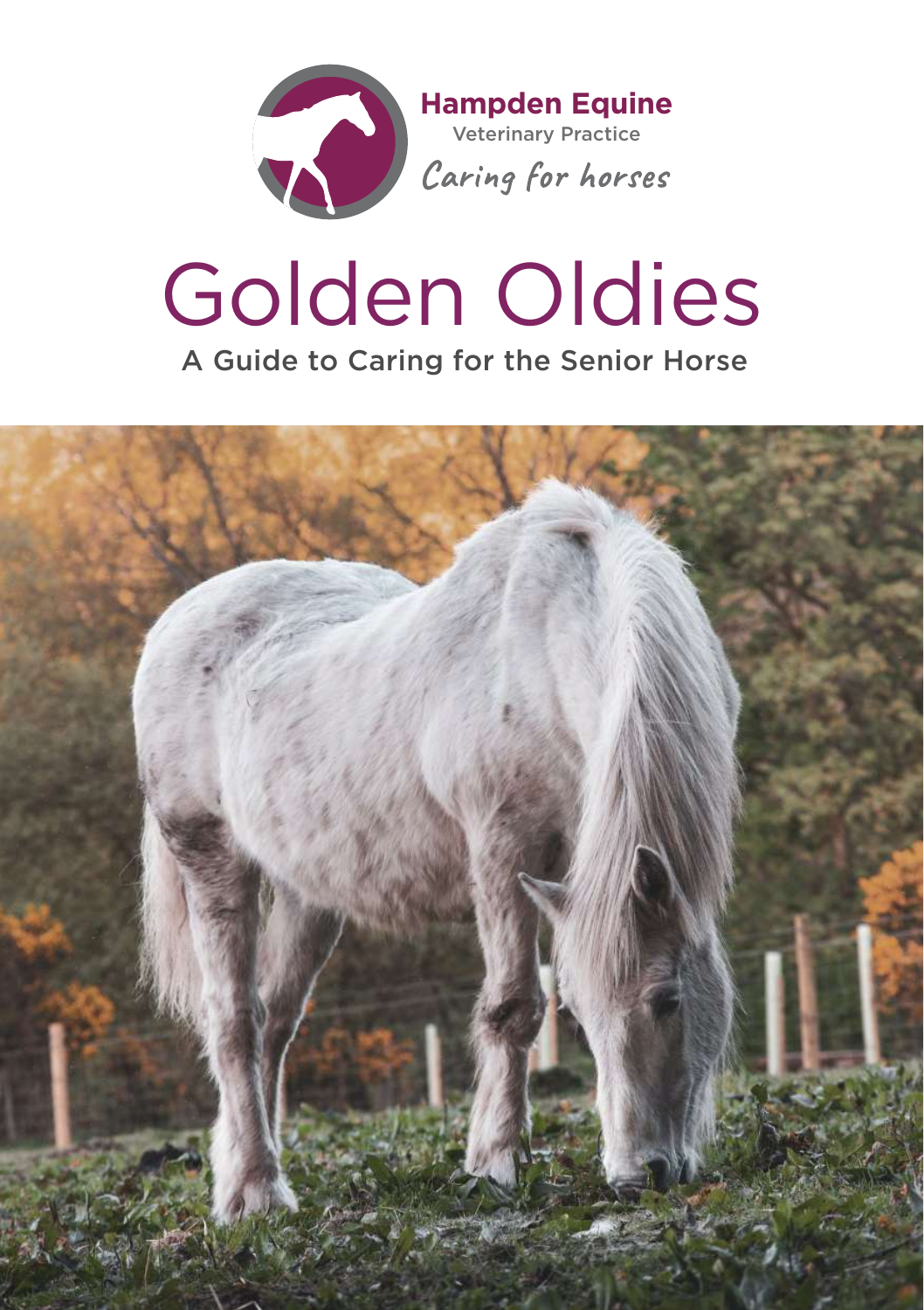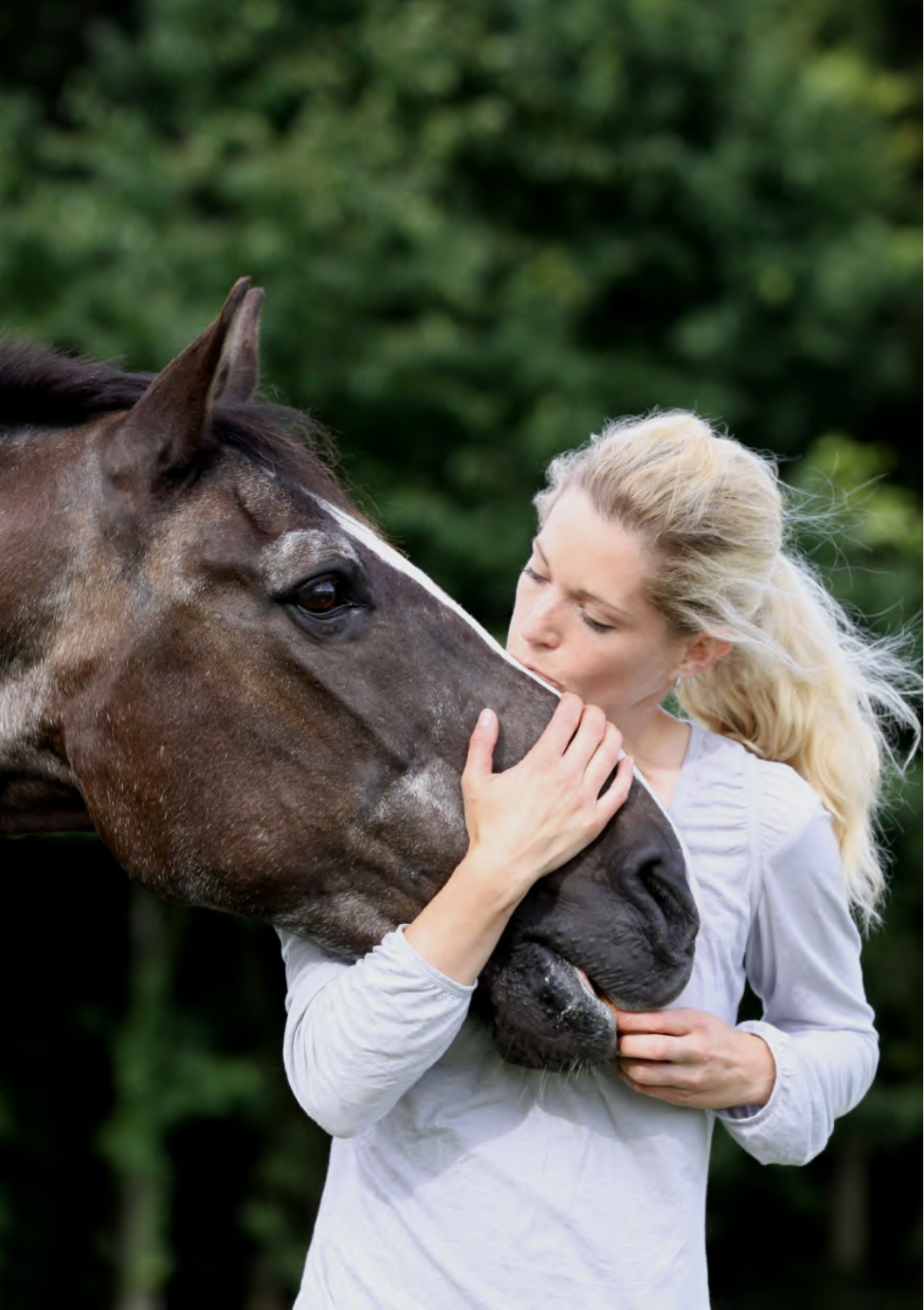# Caring for the senior horse

Like humans, horses and ponies are living longer with the help of advances in veterinary care. A horse is classed as a veteran from fifteen years and over, but that does not mean they have to retire. Many senior horses continue to compete and lead very active lives well into their twenties. However, as the years pass your horse is likely to show obvious signs of ageing?

### Normal signs of ageing are:

- Grey hairs (mainly around eyes and muzzle)
- Drooping of the lower lip
- Loss of muscle tone
- Deepening of the hollows above the eyes

However, your horse may also show more serious ageing signs and it is advisable to contact your vet if you notice any of these.

### Abnormal signs of ageing:

- Weight loss
- Loss of appetite
- Difficulty eating
- Musculoskeletal stiffness and a decrease in joint flexion
- Exercise intolerance/fatique
- Changes in hair coat

### Annual health check

An annual health check provided by your vet will ensure your horse is checked over thoroughly and allow them to diagnose any problems early.

### What does an annual health check include?

- Body condition score
- Dental check
- Listen to heart and lungs
- Eye examination
- Blood sample general screen which often includes assessment of red blood cell count, white blood cell counts, protein levels, liver and kidney enzymes
- Worm egg count

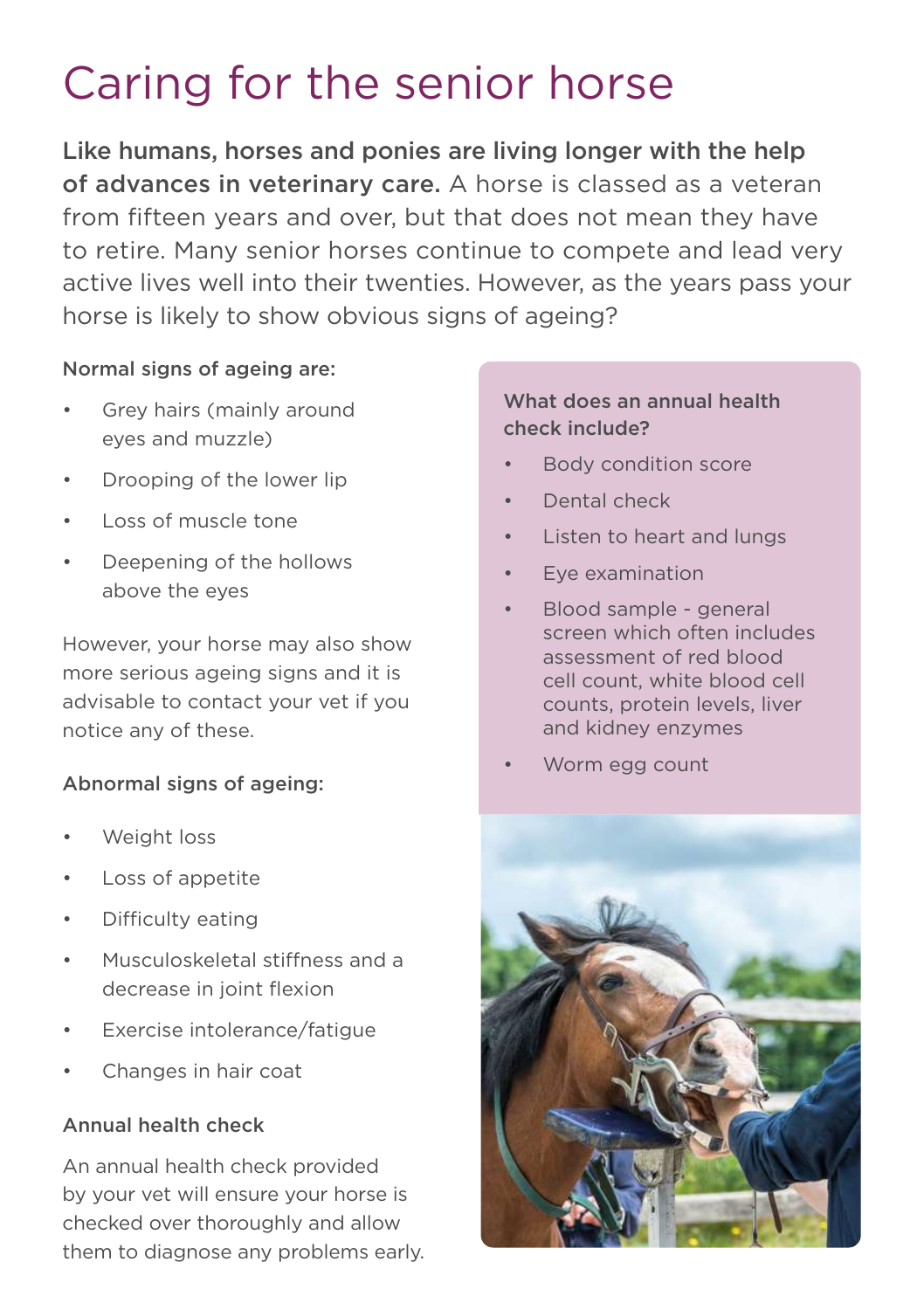# Weight loss



Weight loss is one of the most common and visible signs in the senior horse that something isn't right. Monitoring their weight is important to keep on track of their management and to help detect illness earlier.

### Body condition scoring (BCS)

The most effective way to monitor your horse's bodyweight and condition is by body condition scoring. The BCS is a graded scale (between 0-5, with 2.5 being ideal condition) and assesses the amount of fat covering present on the neck, withers, shoulder, ribs, loin and tailhead.

For more information on how to BCS, please use the following link to the Blue Cross: bit.ly/38mCDuD

### Weighing your horse

In an ideal situation, you would weigh your horse on an equine weighbridge to get an accurate weight. However, if this is not possible or accessible then a weigh tape can be used. Make sure the

horse is standing square and on a flat surface. The tape needs to be positioned around the girth area and just behind the withers. Take the measurement where the end of the tape meets the weight.

#### Common causes of weight loss:

- Dental problems
- Worms
- Cushing's disease (PPID)
- Diet

#### Less common causes:

- Liver damage/disease
- Intestinal disease
- Kidney dysfunction/disease
- **Infections**
- Tumours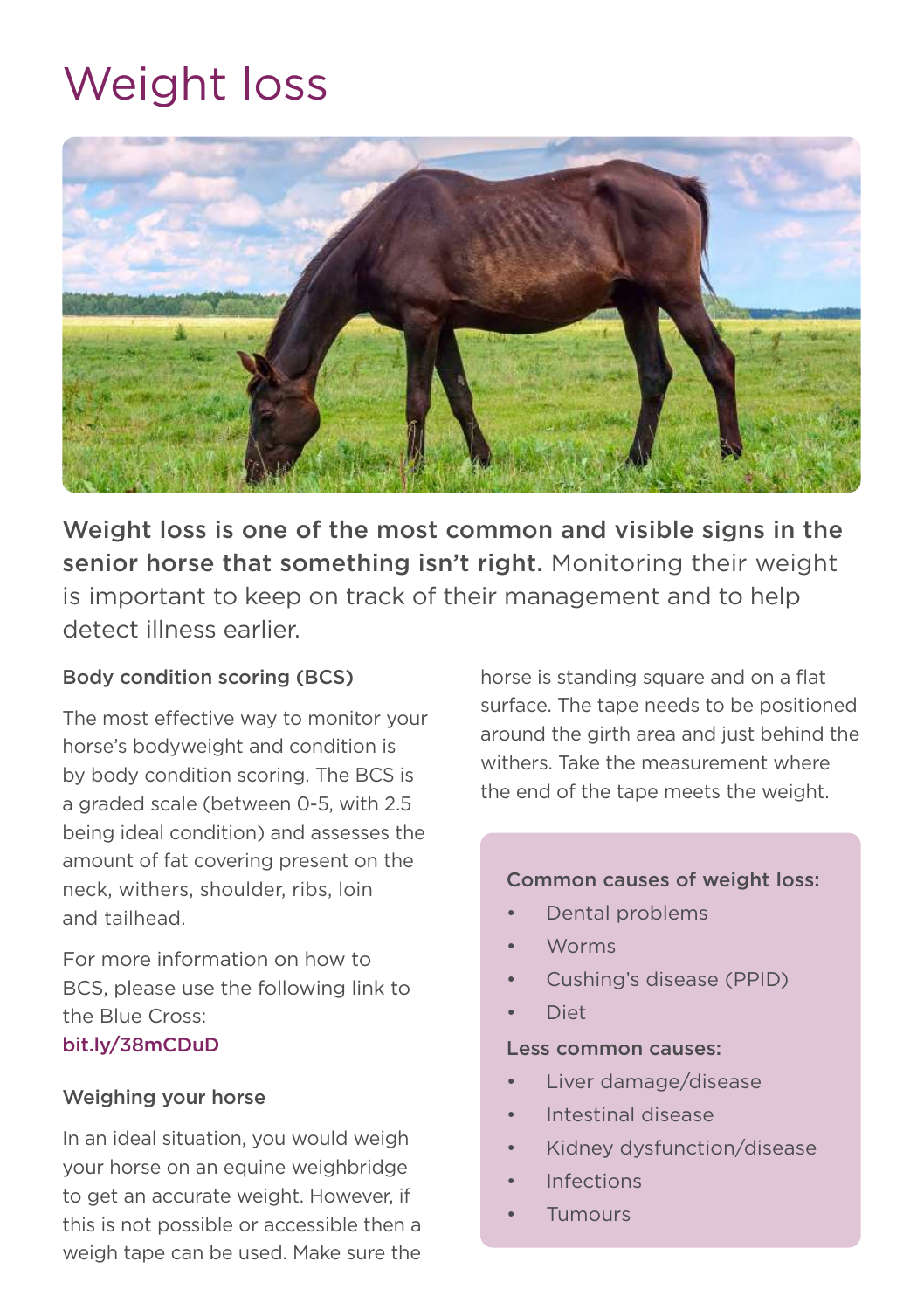# Dental disease

One of the main causes of loss of condition is dental disease. Dental care is extremely important to the health and welfare of

your horses. As herbivores they rely on the efficient grinding mechanism that is their teeth to obtain adequate nourishment.

### What are the signs of a dental problem?

Clinical signs of dental disease are variable and sometimes there may be no obvious signs at all.

### Common indicators of dental problems:

- Quidding when a horse is unable to completely chew their food and spit out partly chewed food
- Halitosis bad breath
- Behavioural issues
- Chewing on one side of the mouth
- Lack of appetite



Equine teeth are continually erupting and as the mouth matures the teeth are prone to issues. As horses get older, their teeth have a much shorter reserve crown (the portion within the tooth socket) and eventually the horse runs out of tooth, which can cause numerous problems.

It is therefore very important to have regular check-ups, to ensure your horse's mouth stays healthy.

### Diastemata

Diastematas are abnormal spaces between teeth where food becomes trapped and is a very painful condition. Stagnation leads to gingival inflammation and localised periodontal disease. Displaced teeth and overgrowths may predispose to diastemata and it is common to see multiple diastemata present.

### Types of diastemata:

### Closed (valve) diastema

- Due to the shape, they tend to trap food
- Periodontal disease is severe
- They can often be mechanically widened by your vet or EDT

### Open diastema

- Food can pass in and out of the space
- Periodontal disease is often less severe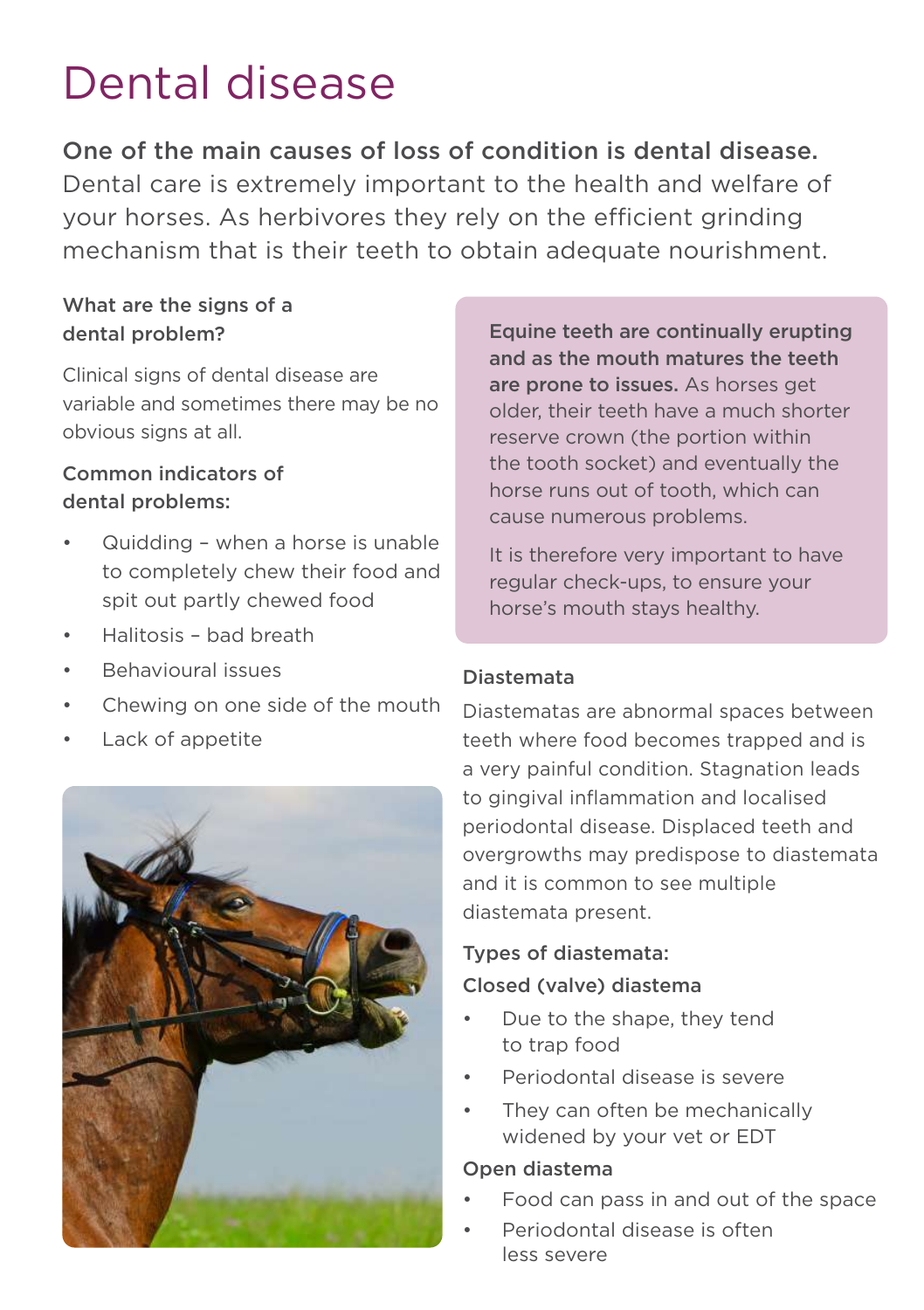# Dental disease (continued)



#### Diastemata

#### Dental caries (tooth decay)

Dental caries are a common problem and are caused by the destruction of calcified dental tissue by bacteria. It most commonly affects the infundibulae of the upper cheek teeth and if severe may require dental treatment, which may include filling the cavity or extraction of the tooth.





#### Smooth mouth

This usually affects senior horses and occurs when both the enamel and dentin wear down at the same time. This causes the cheek teeth to become smooth and less effective at grinding food which can result in the horse losing weight or getting choke. Sadly, smooth mouth cannot be rectified and so feeding soft food is required.

#### Regular dental check-ups

In recent years equine dentistry is an area of veterinary medicine in which there has been many significant advances.

With the myriad of dental problems which may be found in the geriatric patient, regular examination is all the more important. Making changes to the diet can also be extremely beneficial, providing feedstuffs that can be digested easily, sometimes even without the need to chew.

Dentistry should only ever be carried out by a vet or a qualified equine dental technician. The dental exam should not be simply thought of as a tooth rasp - it is an examination first and foremost. Compare this with your own visits to the dentist.

### There are a number of benefits to regular dental check ups:

- Early detection of problems leading to timely treatment
- Maintenance of weight
- Potentially improved performance and temperament

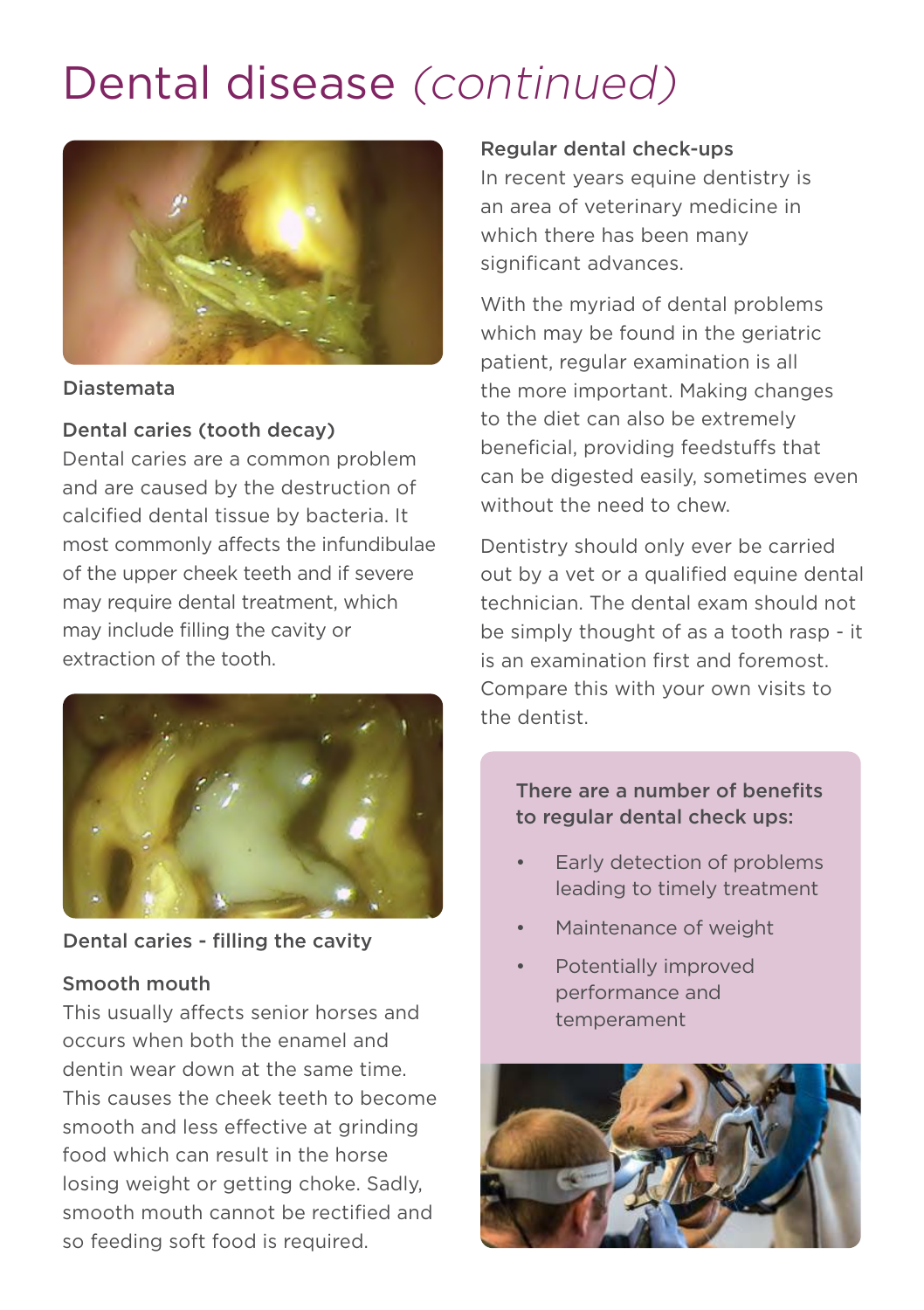# Nutrition/diet

A key factor in maintaining a healthy senior horse is nutrition. As horses get older their digestive efficiency reduces, which means they absorb less protein and nutrients from their food.

There is no one-size-fits-all option, so what you choose to feed should be adapted depending on their health and condition.



If your horse is no longer able to eat hay, you will need to provide fibre through a hay replacer. Horses with dental problems may also require a special diet as they may find chewing difficult. Therefore, you will need to provide fibre that your horse can chew, to ensure they get the nutrients they need.

Horses with PPID usually require a low sugar and starch diet to reduce their risk of laminitis, but again this depends on the individual horse's requirements.

# **Colic**

Whilst senior horses are more susceptible to certain types of colic such as impactions and lipomas, senior horses have no difference in survival and recovery from surgical colic problems than younger horses.

Some owners may be concerned that senior horses have a poorer chance of survival with colic surgery, perhaps due to struggling to cope with a general anaesthetic or with the recovery. However, colic surgeons and medics have long suspected that senior horses cope well with colic surgery and general anaesthetics which a scientific study (DOI: 10.1111/j.2042-3306.2010.00085.x) has confirmed. This study showed that, even though senior horses were more likely to have a colic problem requiring surgery than



a younger horse, when they undergo colic surgery under general anaesthesia in a veterinary hospital, senior horses are just as likely to survive as younger horses.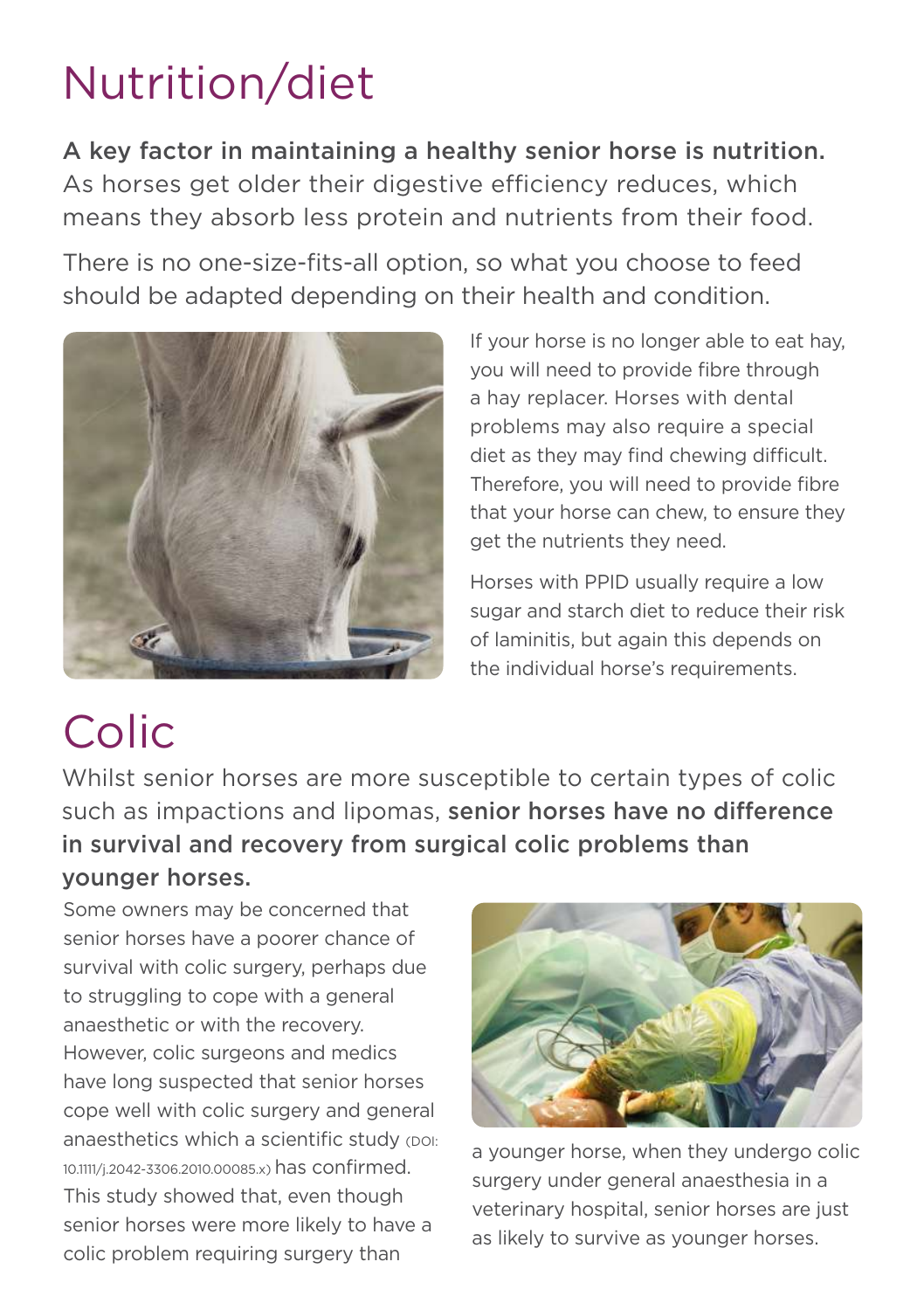# Laminitis

Laminitis is a common but potentially preventable disease in horses. As horses get older they may become more susceptible to laminitis due to underlying endocrine (hormonal) disease such as PPID. Laminitis is a painful and potentially devastating disease that causes pathological changes in the anatomy of the foot that can lead to long lasting, crippling changes in function or even, in some cases, such severe pain that euthanasia is required.

Simply put, laminitis is inflammation of the laminae and is caused by damage to the bond between the pedal bone and the hoof wall. This bond comprises of the sensitive laminae on the bone side interdigitating with the insensitive laminae on the hoof side.



### The classical signs of laminitis are easily recognised and include:

- Weight shifting
- Reluctance to move
- Rocking back onto the heels
- Increase in hoof wall temperature and digital pulses
- Stiffness at walk especially on turning
- Discomfort when being

However, individual cases may show all, some, or none of these signs. Worryingly the development phase of laminitis will have been well under way for up to 40 hours before any clinical signs are seen. As your horse begins to show clinical signs it is said to be entering the acute stage. If you do see any of these clinical signs it is imperative to contact your vet as soon as possible. The sooner the progression of this disease can be stopped the greater the likelihood that your horse will return to athletic function.

As the disease progresses the inflamed laminae lose strength and with it the ability to maintain the position of the pedal bone. This stage is known as the chronic stage and can last indefinitely. It can result in continuous low-grade lameness, and in severe cases sloughing of the hoof wall or the pedal bone can rotate to such an extent that it prolapses through the sole.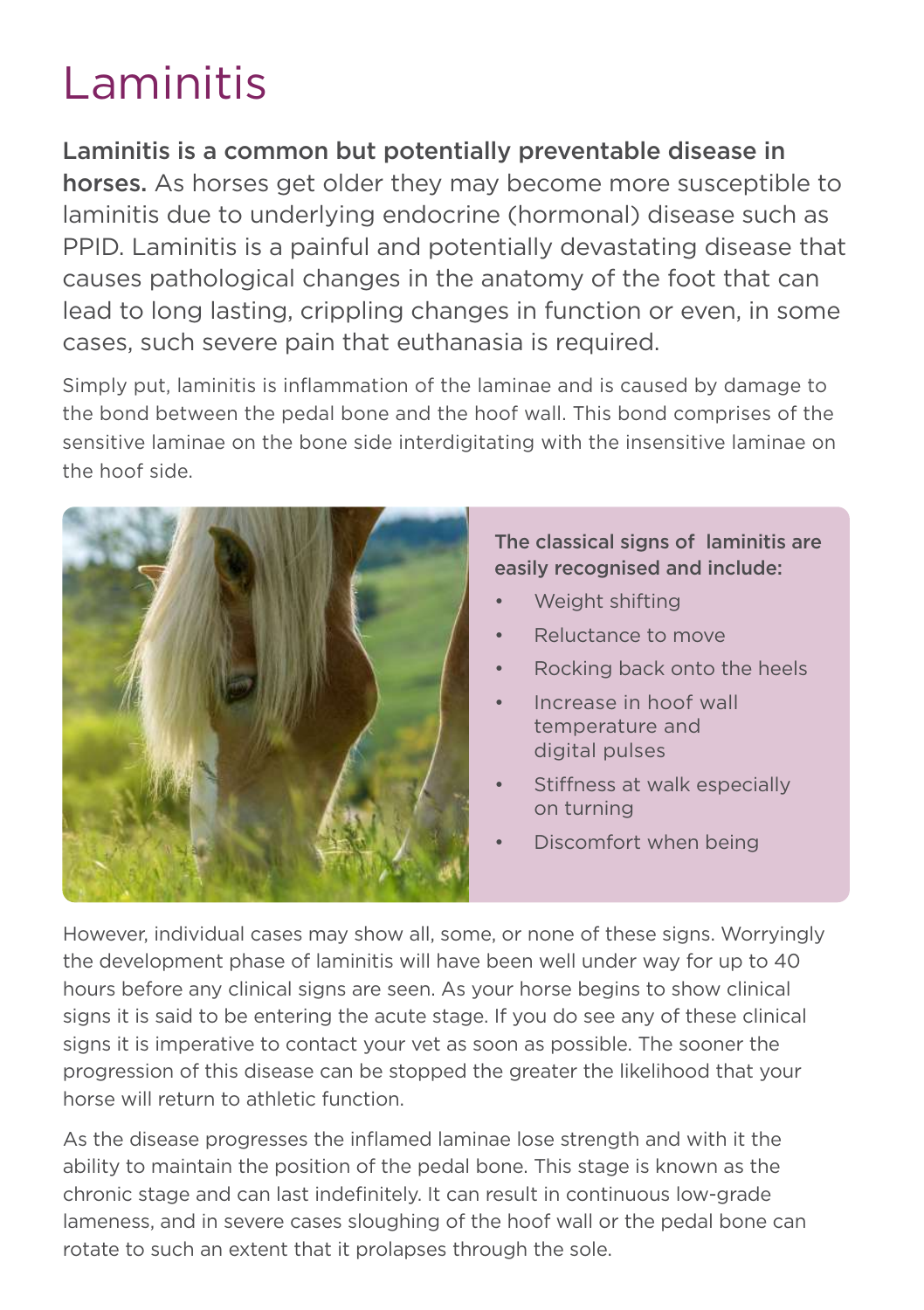### Treatment

The immediate concern should your horse or pony start to show signs of laminitis is their comfort, so contact your vet immediately. Your vet will prescribe pain-relieving anti-inflammatory drugs. This may or may not be combined with a mild sedative to ensure your horse stays calm and quiet, encouraging them to rest.

You can help the comfort of your horse by providing a stable for box rest, with a deep shavings bed, to prevent excessive walking and movement (that may result in increased forces travelling through the laminae). This reduces the risk of rotation or sinking of the pedal bone.



Depending on the case, your vet may apply frog supports or padding to the feet to provide greater support for the pedal bone and help improve your horse's comfort level. Your vet may also take radiographs (x-rays) to assess the position and angle of the pedal bone to check for rotation or sinking. These may also be shared with your farrier and used to guide any recommended remedial farriery work.



Although this treatment and management will help improve the clinical signs of laminitis it will not treat the underlying cause, and treating this cause is imperative to prevent recurrence. Treatment of laminitis can be a long process and in severe cases is not always successful. Prompt treatment and diagnosis of any underlying endocrine (hormonal) disorders can make a huge difference to the outcome so if you are in any doubt speak to your vet sooner rather than later.



Watch that your horse does not become overweight. You should carefully monitor your horse's diet. Restrict their grass intake where necessary by strip grazing using electric tape or using a muzzle. Monitoring hay intake by weighing nets may also be required.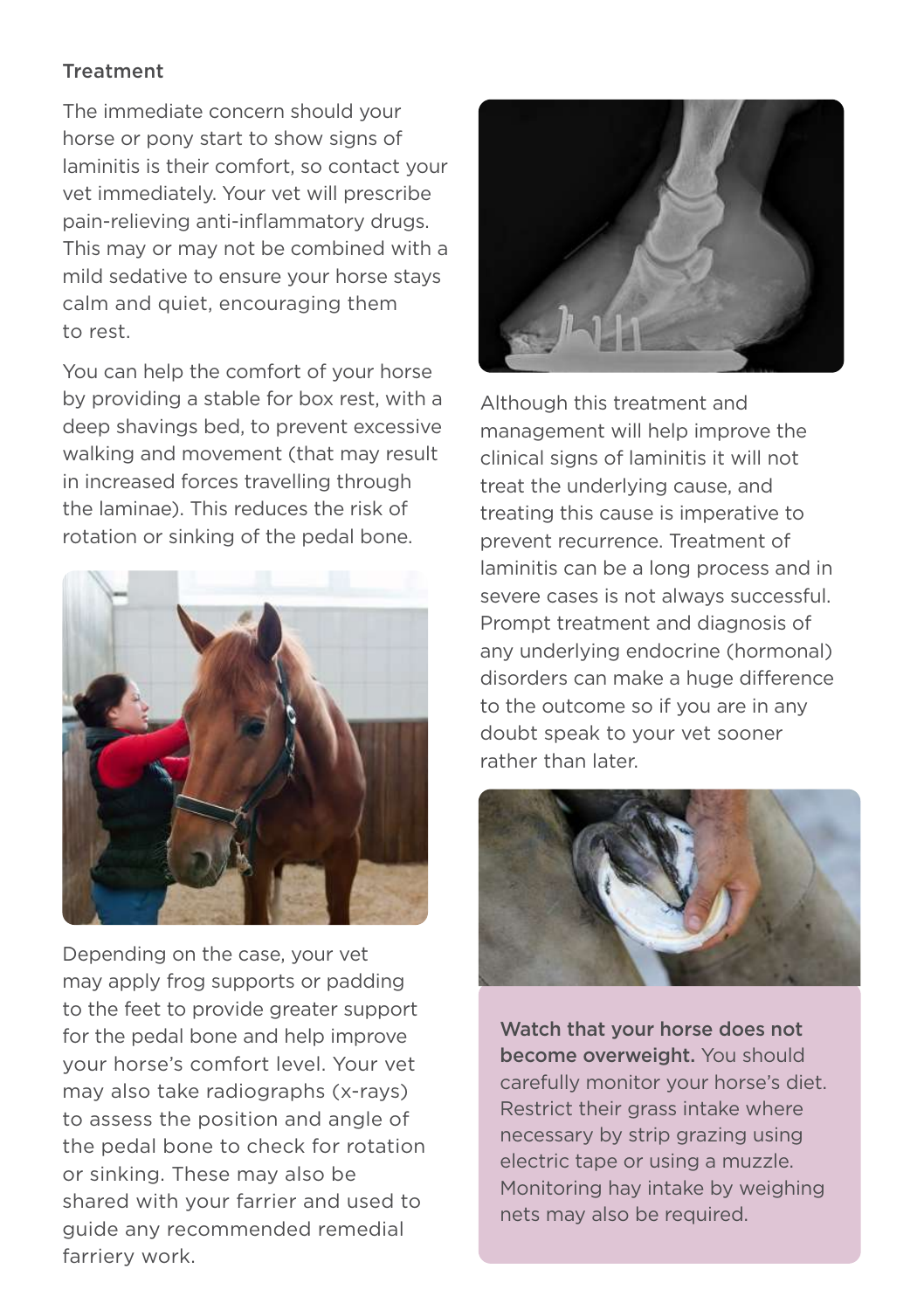# Cushing's (PPID)

When older horses and ponies are prone to laminitis it is important to test for PPID, along with other endocrine diseases such as equine metabolic syndrome (EMS).



Cushing's disease can be seen in any horse but more often it is seen in senior horses and ponies while being rare in younger horses. It is due to degeneration of the pituitary gland at the base of the brain. Dysfunction of this gland results in higher than normal levels of adrenocorticropic hormone (ACTH) and other hormones, which through resulting changes in the body, can lead to an increased risk of laminitis. A blood test carried out by your vet can diagnose this condition and enable treatment and management regimes to be instigated, if appropriate.

#### What can cause PPID?

The condition is due to over-activity of one part of the pituitary gland resulting in the excessive release of

certain metabolically active proteins and hormones. The pituitary gland is located beneath the brain and releases its products in response to signals from nerves that originate in another area of the brain. Damage to these nerves causes the pituitary to enlarge and produce excessive quantities of substances including hormones, such as ACTH.

The disease progresses gradually as the nerves to the pituitary slowly degenerate. It is unknown how the increases in pituitary hormones result in many of the clinical signs that are seen.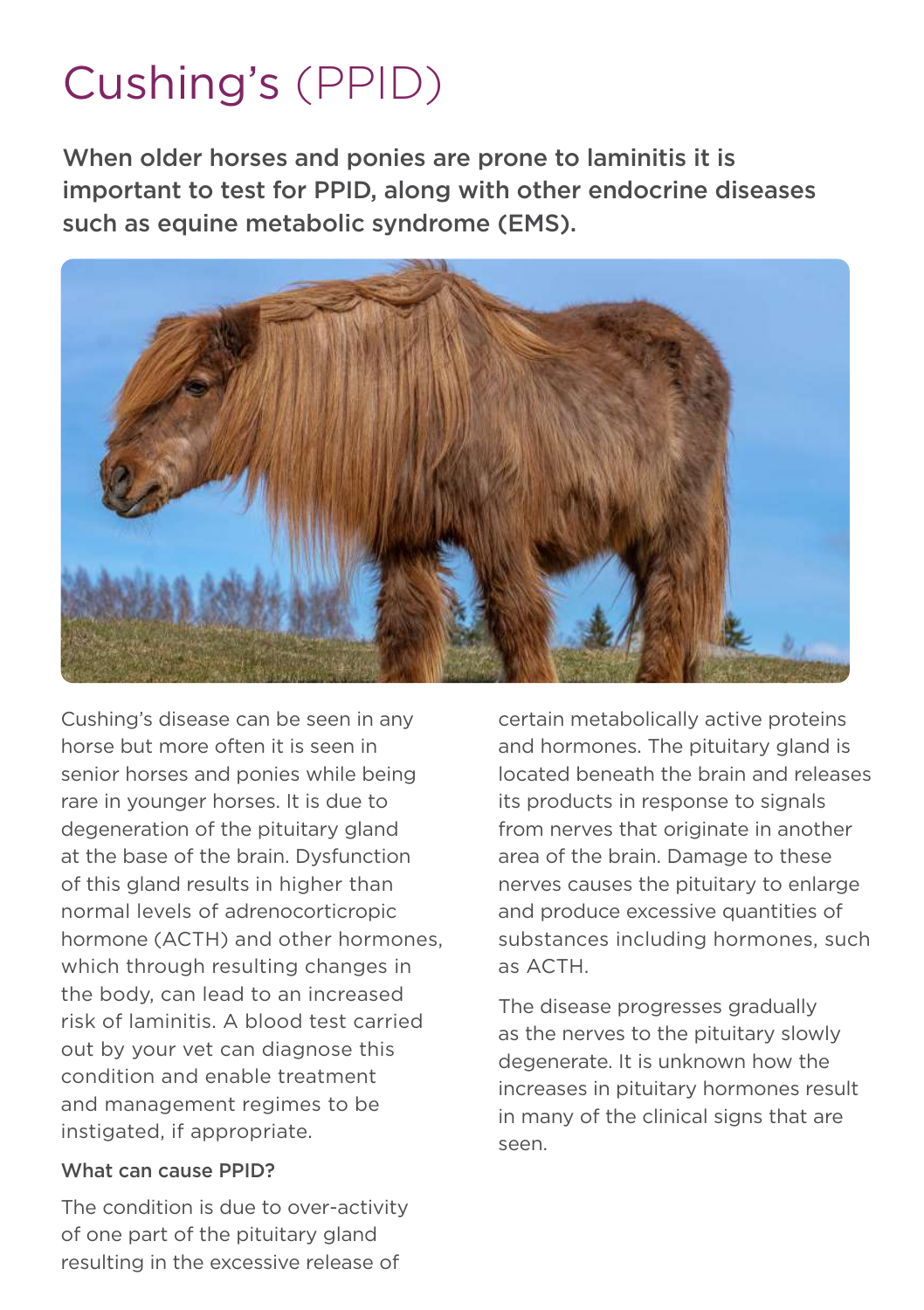### Clinical signs

- Laminitis
- Hirsutism is the term for excessive hair growth or abnormal retention of the hair coat in the summer and PPID is the only condition that causes this abnormality
- Abnormal fat deposition and insulin resistance may develop in up to 60% of horses with PPID. A common site of increased fat deposition is around the eyes
- Increased drinking and urination may occur
- Increased sweating may be seen, even in horses that don't have an excessively long hair coat
- Lethargy, or a more docile temperament, may be observed and usually resolves with treatment
- Seizures, weakness, blindness and collapse are seen rarely in advanced cases and are thought to be the result of the enlarged pituitary gland putting pressure on other areas of the brain
- Infertility may occur in mares as a result of altered hormone production
- Infections may occur more commonly in horses with PPID because some of the hormones released with the condition suppress the immune system

### Treatment

Fortunately, effective treatment for PPID is available in the form of pergolide and this drug has been licensed specifically for horses. Pergolide stimulates receptors in the brain and thereby replaces the activity of the damaged nerve supply to the pituitary gland. The goal is to reduce hormone production to normal levels.

The dose range is wide so the improvement in clinical signs and ACTH levels is often used to determine the best dose rate for each horse. Pergolide is considered a safe drug. The most common side effect is reversible loss of appetite when treatment is started. This often resolves when pergolide is stopped and then re-started at a lower dose, before being increased more gradually until the ACTH level is within the normal range.

Horses with PPID require good parasite control, dental and hoof care. Those with dental disease may benefit from diets that are designed for older animals and are easy to chew. Horses with excessive hair coat benefit from regular clipping.

### Disease control and prevention

PPID is a natural degenerative condition and therefore there is nothing that can be done to prevent it. Early treatment with pergolide may slow the progression of the disease, but again this is unproven. Careful weight management earlier in life, however, will reduce the risk of EMS and the associated laminitis risk.

With good management there is no reason why horses with PPID cannot live a long and normal life and continue in normal work.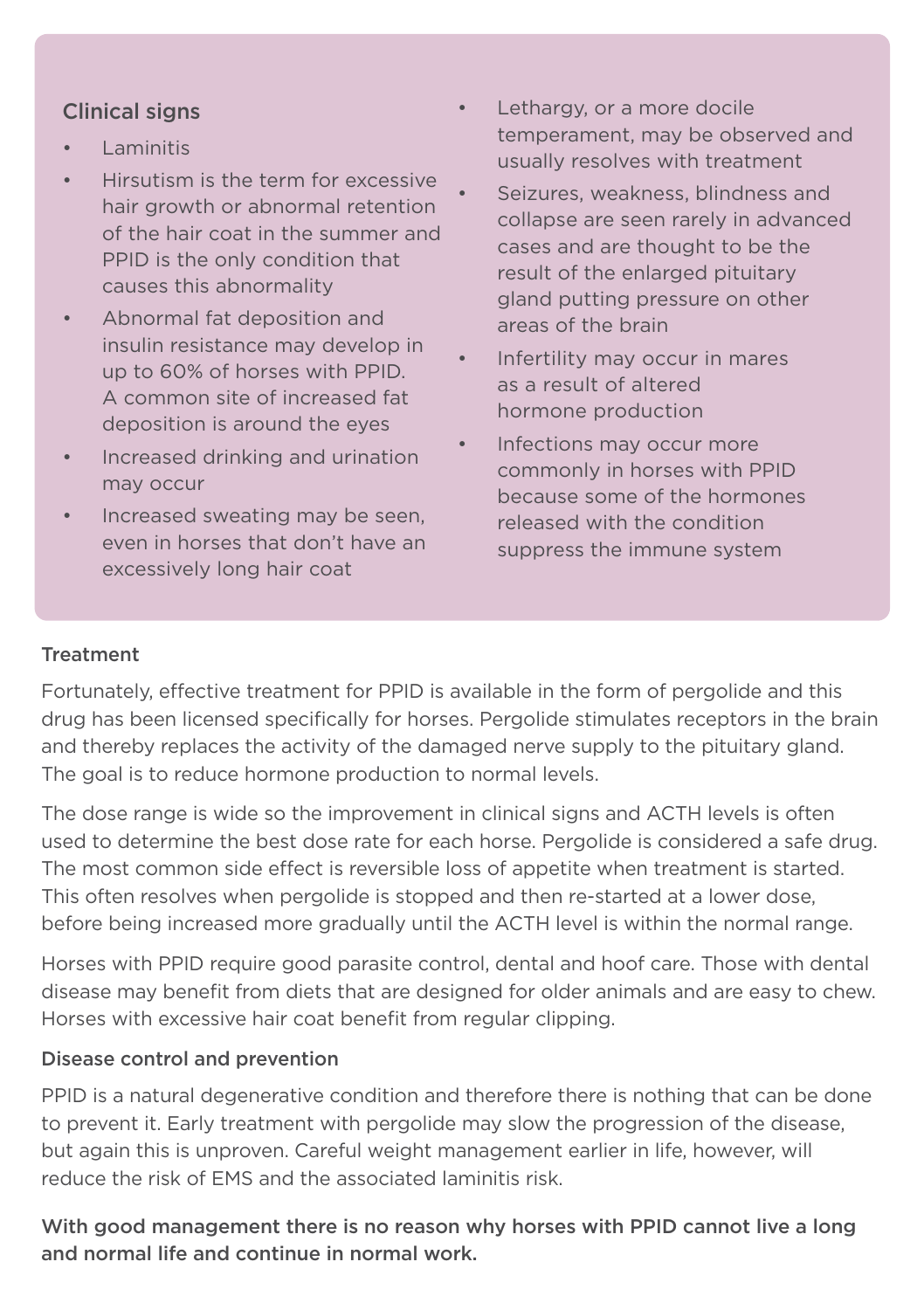# Equine Asthma

Current theories suggest that equine asthma (previously known as RAO or COPD) is a result of the lung's hypersensitivity to inhaled antigens causing both allergic and inflammatory responses.

The exact cause is still not confirmed, but the most common triggers are mould, dust and endotoxins in hay and straw.



This disease can affect any type of horse, although it usually gets worse as the horse gets older.

Diagnosis of equine asthma can often be made based on the clinical signs and the horse's history, but occasionally further tests are needed to confirm the diagnosis.

An endoscope may be used to visualise the upper respiratory tract and the windpipe, and samples can be taken from deeper in the lungs for analysis under a microscope.

#### Treatment

- Environmental management is essential
- Turn out as much as possible
- Provide good stable ventilation if your horse needs to be stabled
- Feed haylage or soaked hay
- Use shavings or paper instead of straw
- Oral or inhaled medications such as steroids may also be prescribed by your vet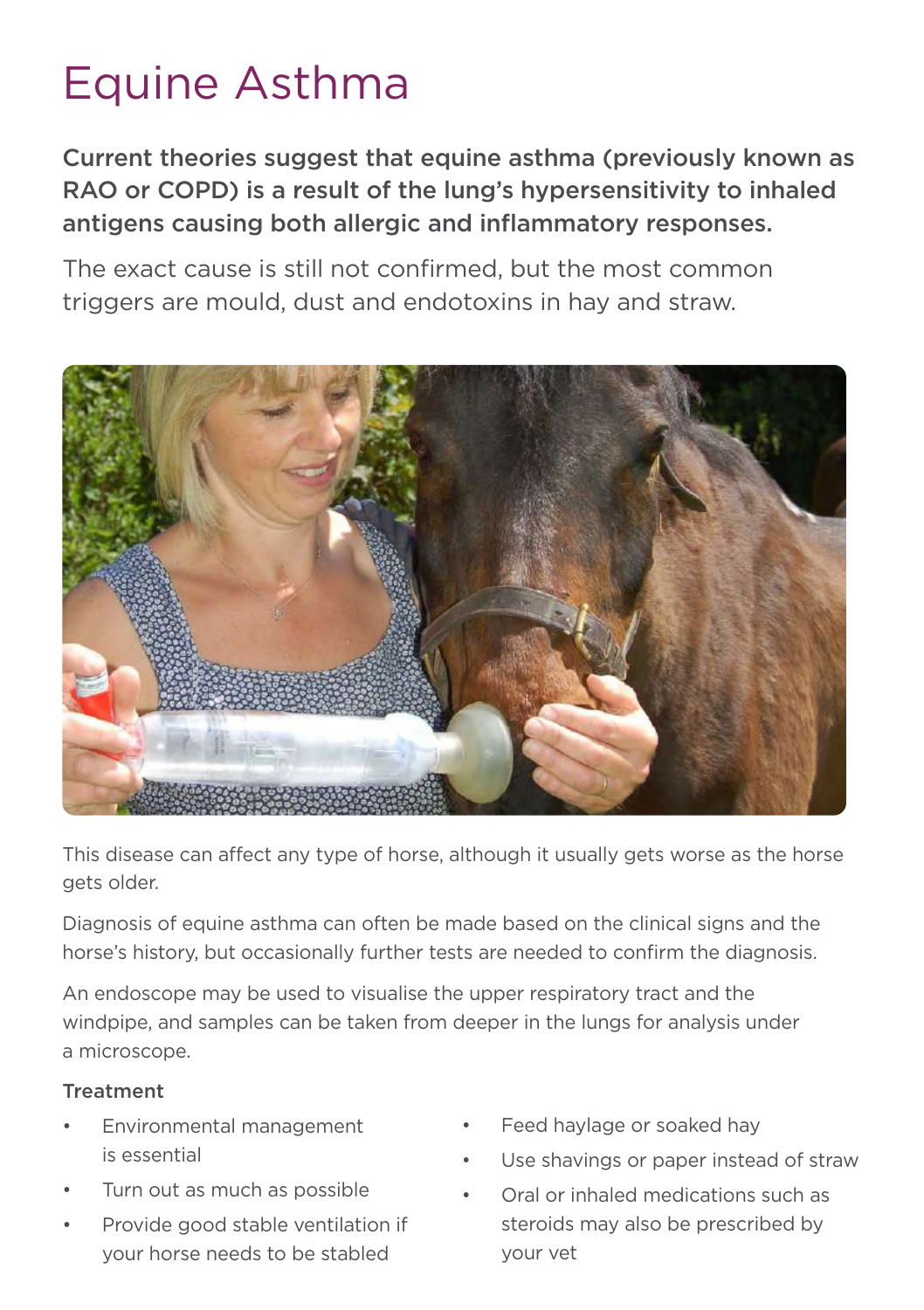# Heart problems

There are two common heart problems seen in the senior horse murmurs (abnormal heart sounds) and arrhythmia (disturbances in heart rhythm)

Murmurs and arrhythmias are relatively common with many not causing any concern. However, it is important to determine their cause and severity.



#### Signs of a heart problem:

- Loss of condition
- Becoming tired easily/exercise intolerance
- Difficulty in breathing
- Shortness of breath
- The horse collapses

Heart problems can be diagnosed by a clinical examination from your vet. Further investigations may be required such as an ultrasound or electrocardiogram (ECG).

#### Treatment

Some murmurs and arrythmias can be managed with veterinary intervention. Please speak to your vet for more information.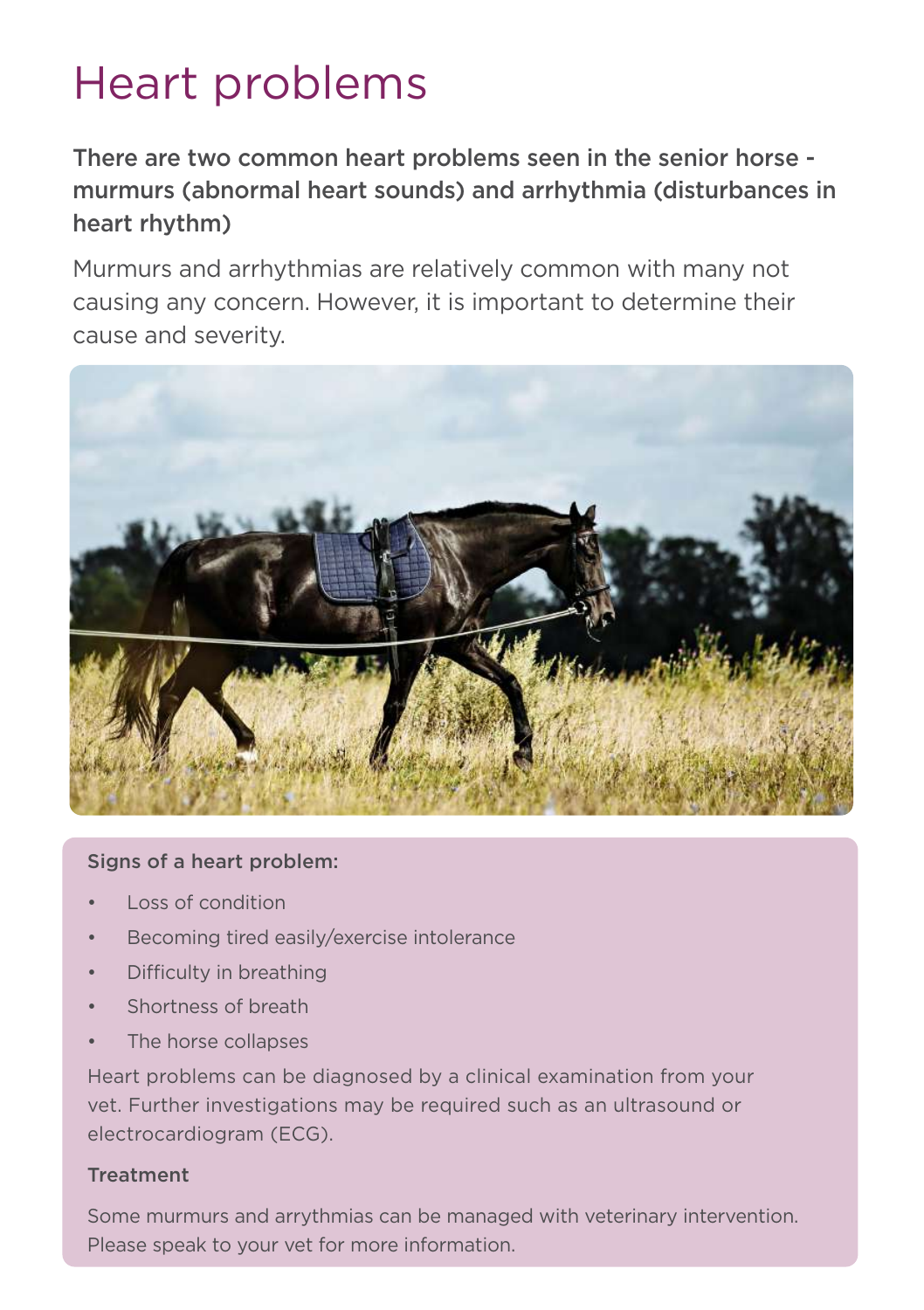## Eyes

It is good practice to check your horse's eyes every day to spot any problems.



Signs your horse may have an eye problem:

- Closed eye/blinking a lot
- Watery eyes
- **Discharge**
- Cloudiness
- Sensitivity to light
- Swelling and or redness
- Spooking (especially in poor light)
- Behavioural changes

#### Common equine eye problems in the senior horse:



Cataracts is a clouding of the eye's lens, which lies behind the iris and can cause partial or complete blindness. Your vet will be able to diagnose cataracts by using an ophthalmoscope to look inside your horse's eyes as well as checking for underlying causes such as uveitis.

#### **Treatment**

There is no medical treatment to cure cataracts. Treatment, if indicated could be surgery although this is rarely performed in horses due to complications.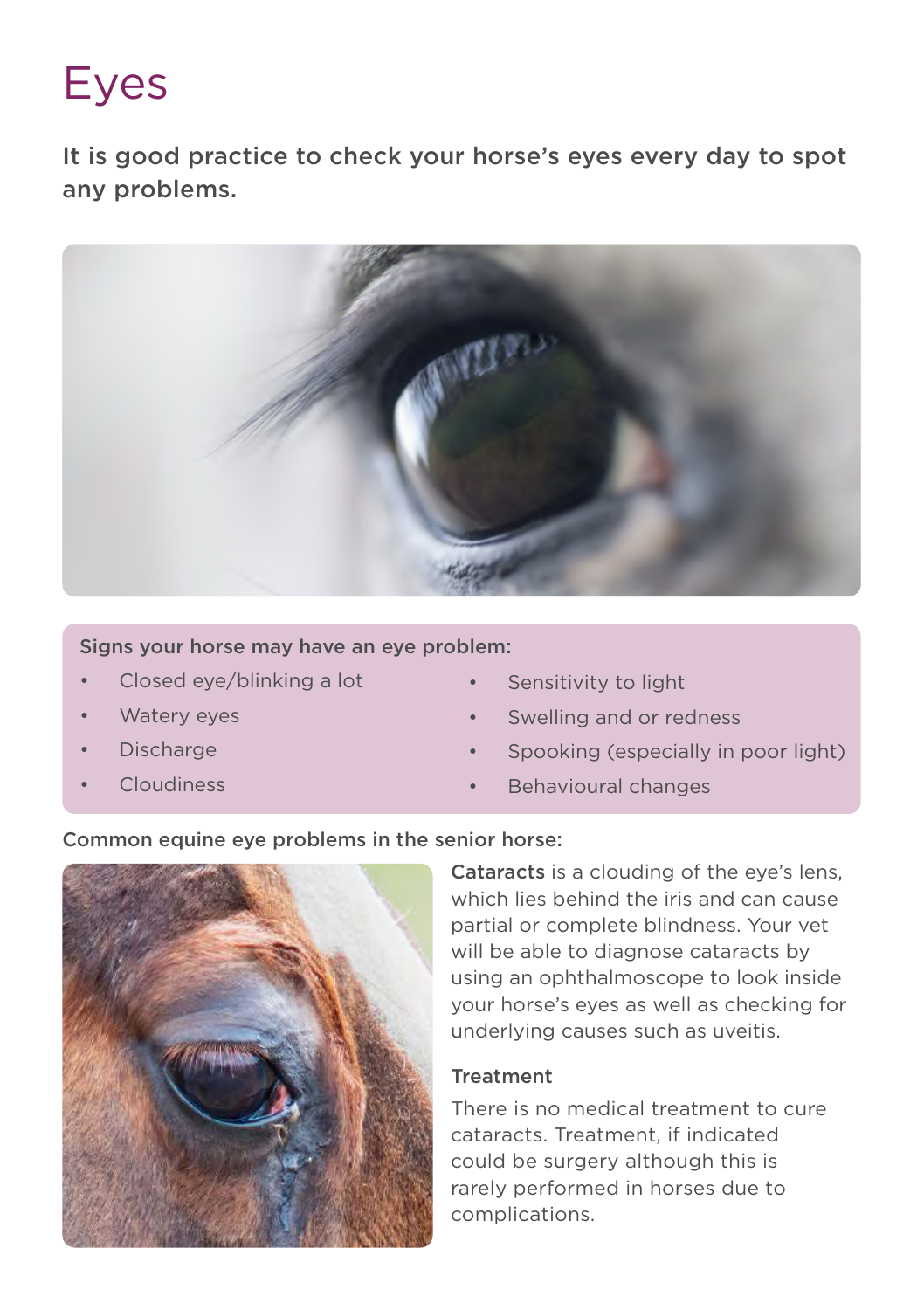## Eyes



Uveitis means inflammation of the uveal tract, an internal structure of the eye made up of the iris, ciliary body and choroid. It can occur as a primary disease or secondary to other conditions affecting the eye such as trauma or corneal ulcers.

Some horses will develop equine recurrent uveitis (also known as moon blindness). As the name suggests this is a recurring condition where the horse suffer from repeated episodes of uveitis. The severity of the condition and the interval between episodes varies with each individual.

#### Treatment

If not treated promptly and aggressively uveitis can lead to long term complications such as adhesions between the iris and cornea and in very severe cases, blindness. The aim of the treatment is to reduce pain and inflammation within the eye and to dilate the pupil in order to provide pain relief and to prevent adhesions.

#### Treatment for uveitis:

- Topical steroids
- Topical atropine: this dilates the pupil and is given to effect until full dilation is achieved, this can be up to four times daily. High doses of atropine can slow the movements of the gut resulting in impaction colic, therefore the minimal dose possible is used to achieve the required result
- Systemic anti-inflammatory medication such as phenylbutazone or meloxicam



Horses must be kept out of bright light at all times during treatment as the pupil is not able to constrict in response to light as would naturally occur, due to the effects of the atropine.

Always call your vet if your horse has a problem with their eye – you can never be too careful with your horse's eyes.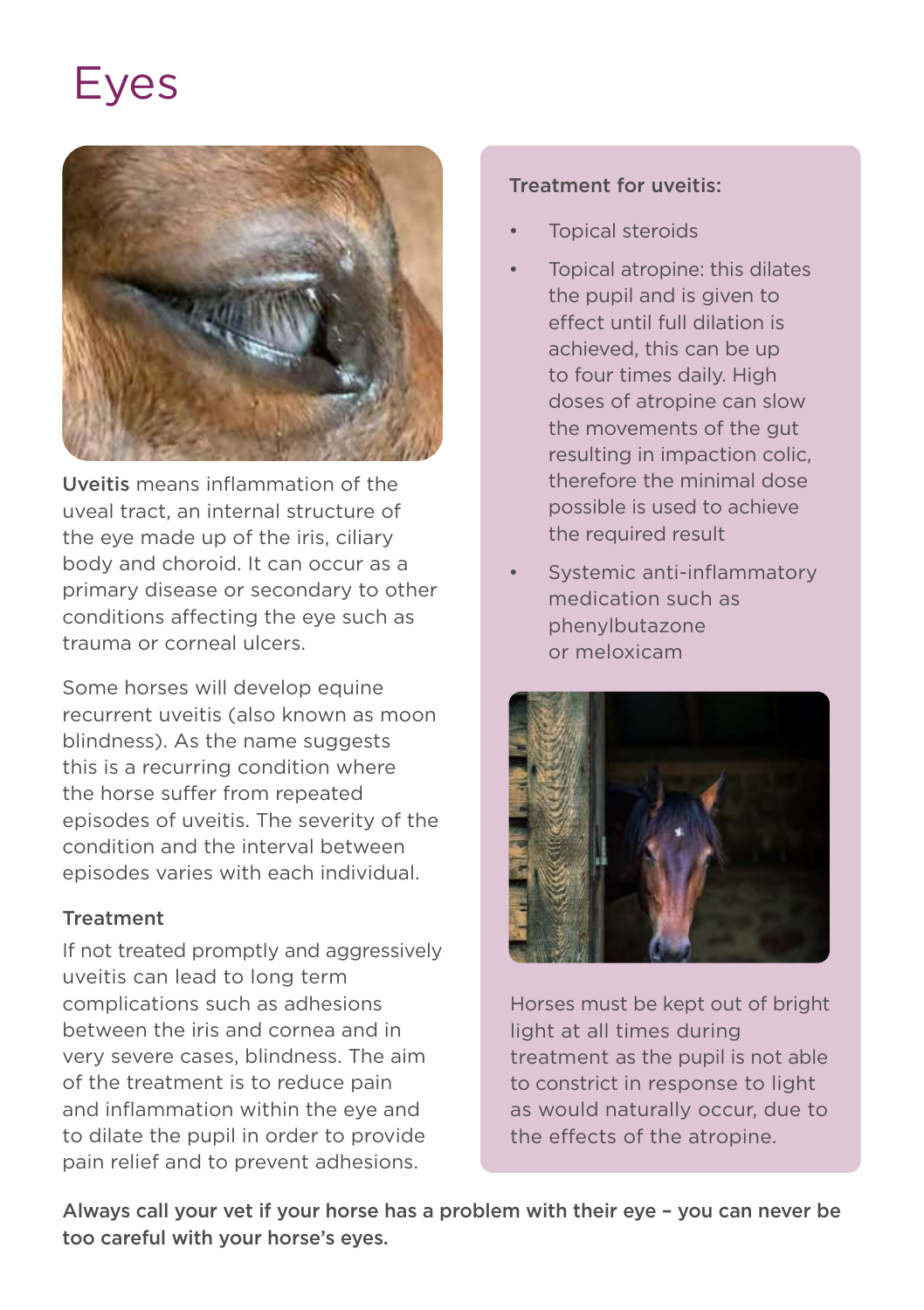# Arthritis (Degenerative Joint Disease)



Arthritis (DJD) is a very common problem affecting many horses, especially senior horses. It can be a painful disease that causes inflammation within the joint and commonly affects hocks, pasterns, front fetlocks, and coffin joints although any joint may be affected.

DJD describes a process in the joint where the joint cartilage is progressively destroyed and changes occur in the associated bones and soft tissues.

#### Signs of DJD:

- Lameness
- Reluctance to work
- A change in behaviour
- Stiffness
- Muscle wastage
- Effusion (swelling) of the joints
- Reluctance to lift limbs for farrier

#### How to diagnose DJD:

- Clinical examination by your vet in hand and possibly under saddle
- Flexion tests
- Nerve blocks
- Radiographs

#### Further diagnosis:

- MRI
- Scintigraphy (BSC)
- Arthroscopy

DJD can't be reversed so good management is essential to keep the horse comfortable and reduce the pain.

#### How to manage DJD:

- Managing the horse's weight is essential. Overweight horses put additional strain on their joints
- If possible, gentle and regular exercise can be beneficial
- Regular turnout to keep your horse moving
- Good farriery is essential
- A joint supplement can help to manage DJD (ask your vet for advice on the best one)
- Anti-inflammatory drugs, prescribed by your vet, can help to reduce the pain
- Intra-articular medication (medications injected into the joint)
- Other systemic medications such as bisphosphonates or pentosan polysulphate

With medical treatment and management many horses with DJD can continue to lead active lives.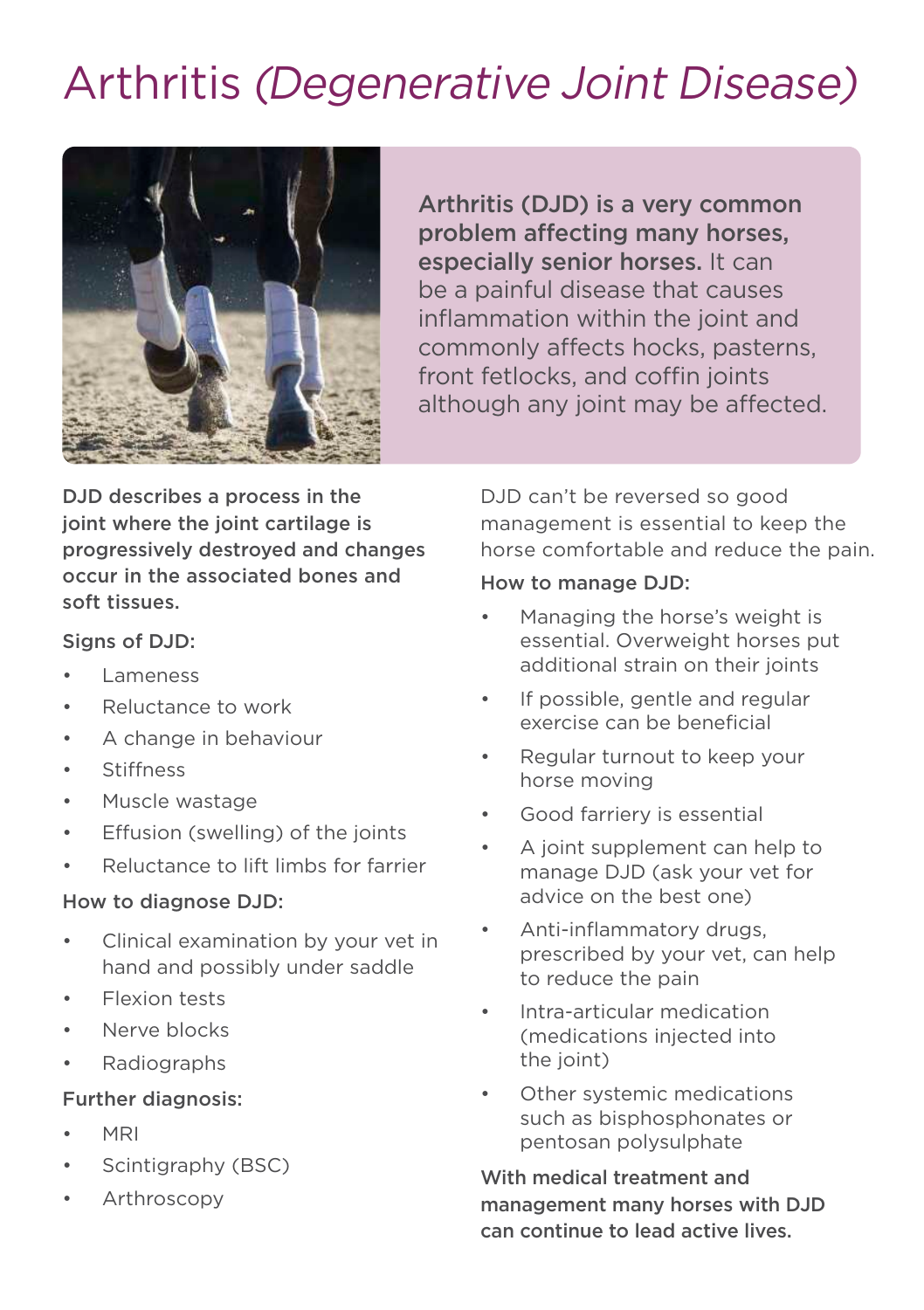# Hoof Care



## The old saying "no foot, no horse", is still very true today.

Senior horses are prone to foot problems such as foot imbalances, poor horn quality and sand cracks.

### How you can maintain healthy hooves:

- Get to know your horse's feet examine them every day to check for any heat, thrush, cracks or infections
- It is important to pick out your horse's feet every day to remove stones and dirt
- During dry weather applying a hoof moisturiser a few times a week will help to prevent cracks
- If your horse is shod, check regularly for wear and tear, loose nails and clenches
- Your farrier should visit every four to six weeks if your horse is shod, and every six to ten weeks if they are barefoot
- Ensuring your horse's feet are kept well trimmed and balanced reduces the likelihood of foot lameness

## Keeping warm

Senior horses will find it hard to keep warm during the winter months and so they will most likely need a rug and some sort of shelter. Rugs are great for the senior horse as they can lose weight quickly if they become cold. Please note that horses diagnosed with PPID may get too hot in a thick rug, due to their thick coats.

Make sure you remove your horse's rug regularly to monitor their body condition score and change the rug according to the weather conditions.

Providing shelter, whether it be a stable or field shelter is also important as it will offer protection from the weather – sun, wind and rain.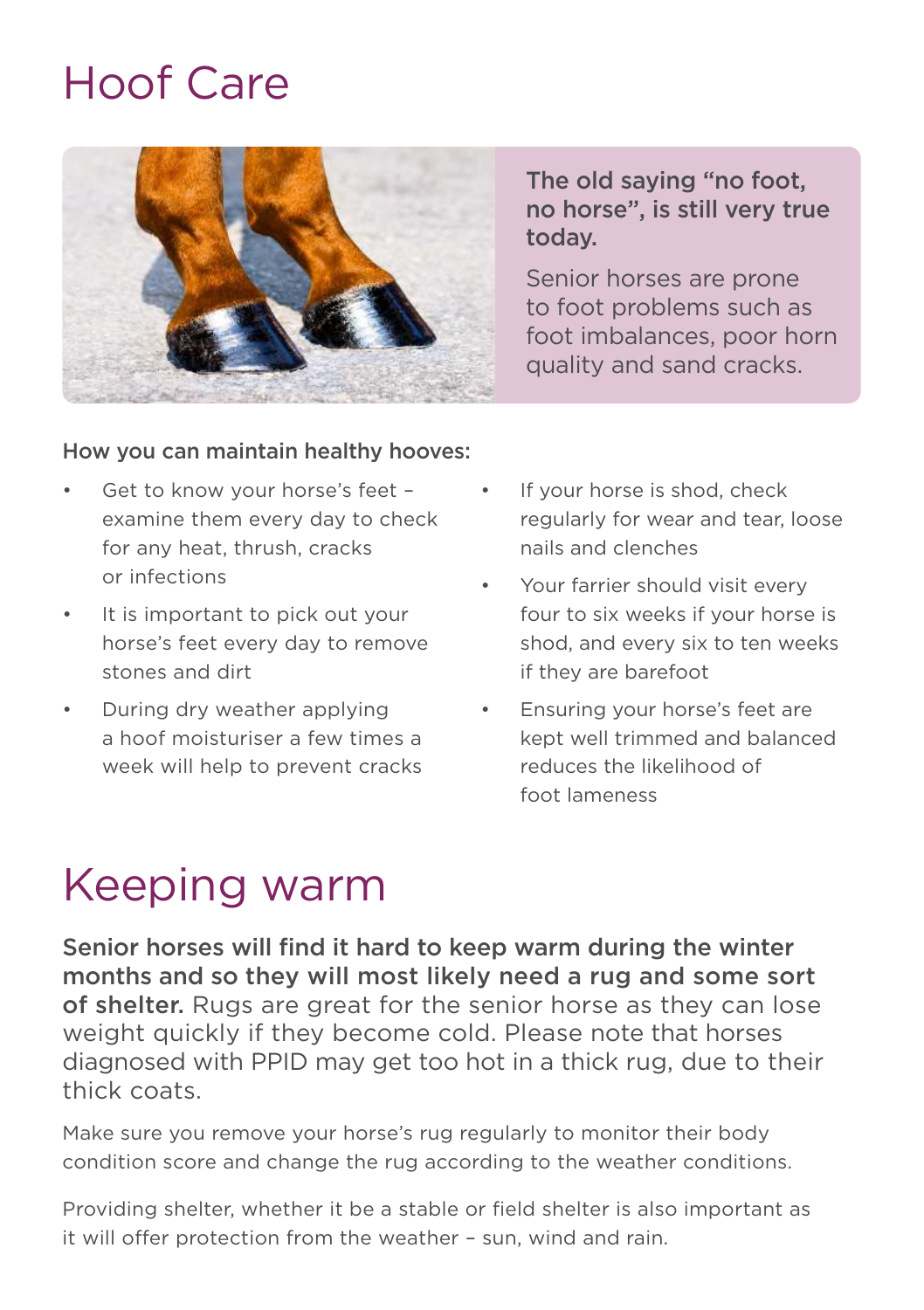# Riding

There is no set age when to retire your horse. Some senior horses can be ridden well into their twenties, if they are managed correctly. If you are still riding your senior horse, discuss your riding plan with your vet, as they can advise you if they are able to safely do the work. The chances are your horse will at least benefit from some regular light exercise.

It can be a difficult decision to decide when the time is right to retire your senior horse. The most important points to consider are their health and whether staying in work is in their best interest.

### Signs you should stop riding your horse:

- Are they starting to trip more than usual?
- Are they tiring more than normal?
- Body condition are they losing weight or muscle condition?
- Are they struggling to keep up with other horses on a hack?
- Has their temperament changed?

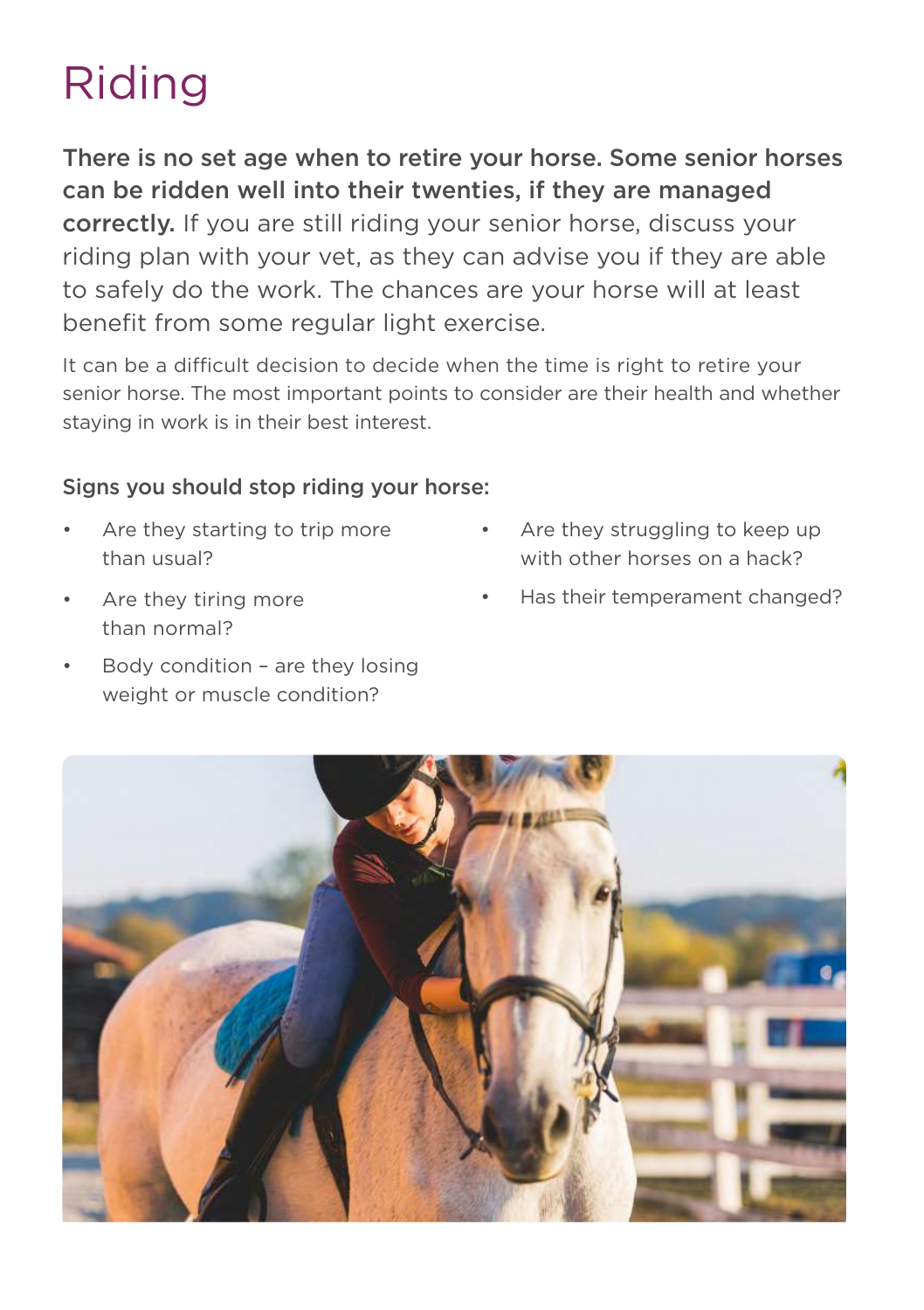# Vital signs

The main vital signs for horses are temperature, heart rate, respiratory rate and mucus membrane colour. Knowing the normal range of your horse's vital signs and how to take them will help you to monitor their health and can give you an important early warning that something could be wrong.

### How to measure your horse's respiratory rate

Your horse's resting breathing rate should be around eight to twelve breaths per minute.

As your horse breathes in and out, the chest and the abdomen will move. One movement in and out is one respiration. You may also be able to feel the air coming out of their nostrils. Count the number of breaths over one minute and also listen to his breathing – it should sound clear and the breaths should be even and not too shallow or too deep.

### How to assess the colour of your horse's mucous membranes

Your horse's mucous membranes (gums) should be moist and a healthy salmon pink colour. The capillary refill time of your horse's gums will give you an indication of the efficiency of their circulation.

To assess the capillary refill time, press one finger on the gum above the top front teeth and then remove it. It should take no more than two seconds for the area to turn from white back to pink.





#### How to take your horse's temperature

Tie up your horse and gently insert the thermometer into the rectum. Hold it there for one minute or until the thermometer beeps.

Your horse's resting temperature should be between 99-101°F / 37.2-38.3°C.

#### How to take your horse's digital pulse

Palpation of your horse's digital pulse in your horse's lower leg can be useful to detect if there is inflammation in the feet, often associated with laminitis.

Feel for the cord-like structure by gently placing your first two fingers horizontally behind the pastern bone on either side, just where it joins the fetlock. Alternatively, the pulse may be more obvious slightly further up on either side of the back of the fetlock.

It is important to use your fingers not a thumb (due to your thumb's pulse).